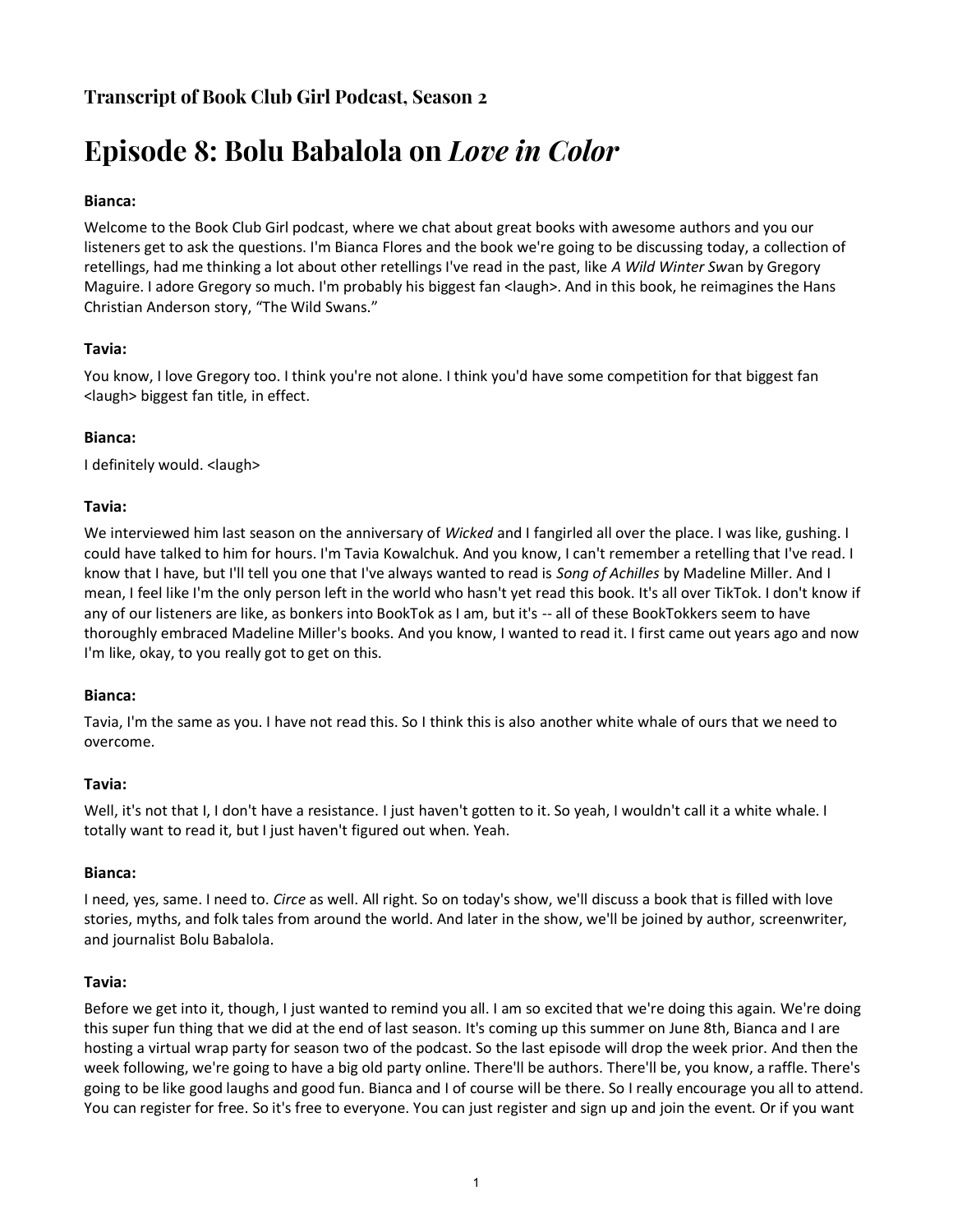some special VIP Book Club Girl swag, and early access to some books that aren't yet published. You can buy a VIP ticket for \$45. So you can get more information about all of those registration options on bookclubgirl.com/podcast.

## **Bianca:**

Ooh, I love free registration for anything, but also Book Club Girl swag and early copies. I mean, yes. Even more so. Yes. Tavia what's the swag?

## **Tavia:**

So the swag is going to be an awesome Baggu tote. I don't know if you've ever seen those. You can like squish them up to like teeny weeny and like put them in your purse. So a Baggu tote, we're going to give away a tumbler and a picnic blanket just in time for the summer picnic season.

#### **Bianca:**

That sounds so awesome. I love the idea of being able to put like my wine and the Baggu bag and like be on my picnic blanket and stuff. I think that's great swag. So what time is it then?, Tavia?

#### **Tavia:**

It's at eight o'clock. It's eight o'clock in the evening, Eastern New York time. So that our friends on the west coast can also join, they won't be having to like duck out of work early to, to have some fun with us. And yeah, I mean, you were just talking about the idea of throwing wine in that Baggu like, obviously, and also, I mean, I just go on a picnic for one, I take my book, my wine, my tumbler, my picnic blanket, my Baggu yes. And my phone and my headphones so that I could listen to the Book Club Girl podcast on my picnic.

#### **Bianca:**

I love it. That sounds like a perfect evening or afternoon or morning <laugh>

## **Tavia:**

Any time of the day.

#### **Bianca:**

Um, what about the authors Tavia? How are we involving them?

#### **Tavia:**

Okay. So the authors who are going to show up, I'm super excited about talking to all of them. Elly Griffiths.

#### **Bianca:**

Ooh,

## **Tavia:**

Kirstin Chen, author of *Counterfeit*.

## **Bianca:**

Such a good idea.

## **Tavia:**

Um, Tessa Bailey.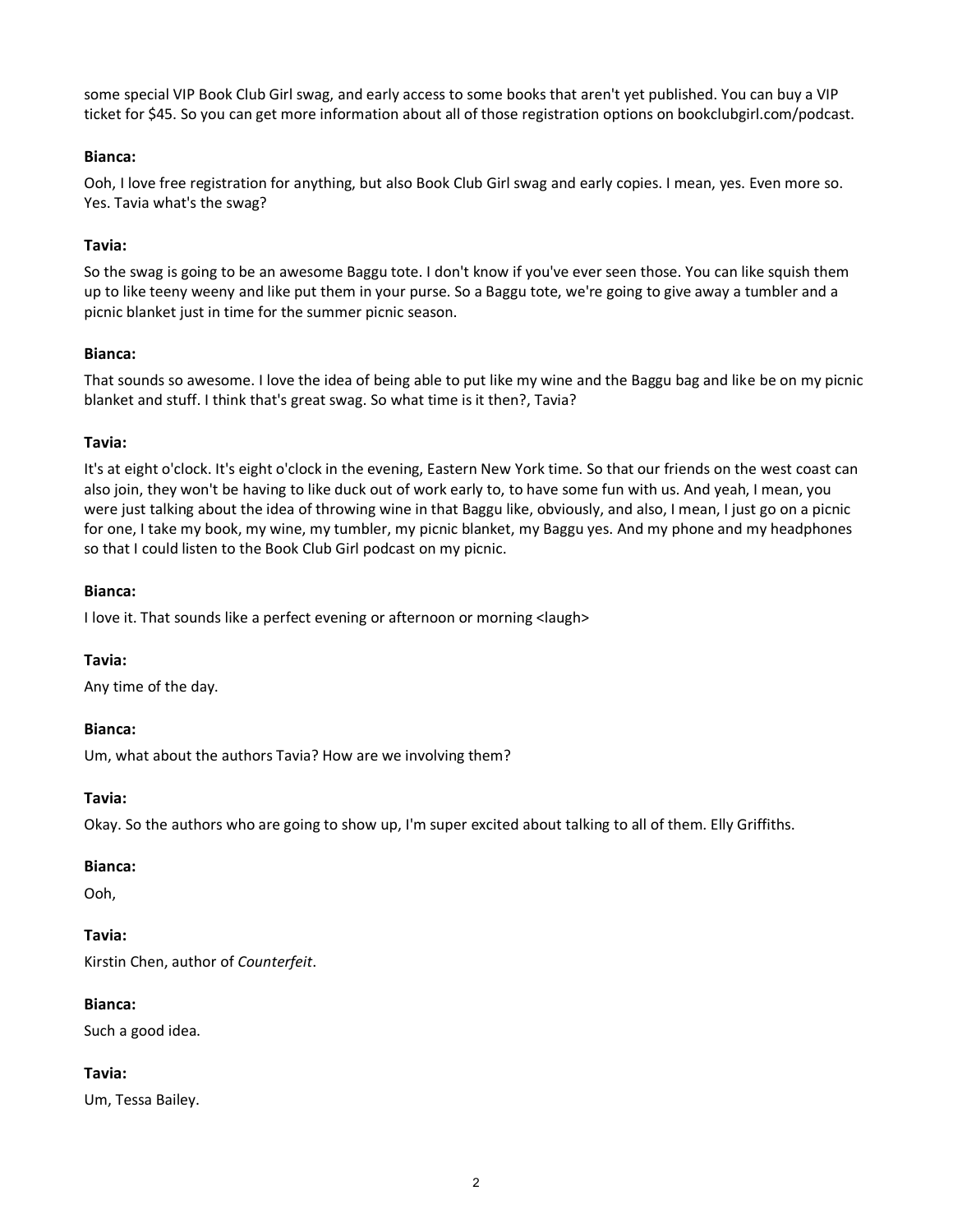#### **Bianca:**

Mm, yes.

#### **Tavia:**

Ann Mah

## **Bianca:**

Mm-hmm <affirmative>

## **Tavia:**

And there could potentially be more so like we're still working out the final guest list, but I'm super excited. And like I've already talked to Kirstin Chen a bunch of times and I adore her and I think Elly Griffiths, I'm so excited to meet her. She writes these awesome mystery novels. So I'm just, I think it's going to be a really, really good mix of folks.

## **Bianca:**

That's going to be really fun. I agree. That's a good mix. And I can't wait. Mark it on your calendars everybody: June eighth! <Laugh>

## **Tavia:**

And now we present to you *Love in Color*, abridged.

#### **Bianca:**

*Love in Color* is a collection of thirteen stories by Bolu Babalola that retell the most beautiful romances from history and mythology, at times using modern settings and attitudes for her characters. Babalola revisits, folk tales of West Africa, Greek myths, ancient legends from the Middle East and stories from long erased places. In "Nefertiti" the Egyptian queen is recast as a woman's only club owner who rose from the streets to champion other neglected and abused women. In "Yaa," college sweethearts are reunited when one of them chooses to step away from the family expectations that have defined her life. In "Attem," a king's wife takes on lovers to exercise freedom and finds herself falling in love instead. In "Siya," softness and strength unite in both love and warmth. "Psyche" revisits Greek mythology. It stars Psyche, Eros, Venus, Hera, and Athena as Babalola shows us how one young woman steels herself against a tyrannical boss to win at both her career and love. In "Thisbe," the author uses multiple narrators to tell the tale of two college students, neighbors in the same dorm who inadvertently woo each other with music that seeps between their common wall. And the very last story in the collection "Alagomeji," is inspired by the author's own parents. So Tavia, what did you think of the book?

## **Tavia:**

You know, it's been a long time since I've read short stories and what always happens when I read a collection of anything, whether it's essays or stories or poems is like, I'm like, what's the through line, you know, what is the, the thing that ties these stories or has them at least loosely hang together? And you know, I so appreciated her, the author's bottomless faith in the power of love. I mean, I, I couldn't believe it. I, I I'm so cynical and these stories are so they're so just wide eyed. They really are. They really it's. It's like I said, that she has a bottomless faith in the power of love. Yeah. In, in "Zhinu," a pop star finds her voice after she finds love. And like, she falls in love over the course of one evening. Like she spends a night with this guy who works in a hotel where she randomly had to stay and, and they end up totally bonding over the course of the night. And, and then she shows up on this morning show the next day and like performs, like she's never performed before. I just it's, you know, that kind of a story is...it boggles my mind.

#### **Bianca:**

I know, I know exactly what you mean. Um, and again, like you said, it was such a, you know, refreshing portrayal of love. I feel like things are just darker and darker every day with the news that it was just so nice to read something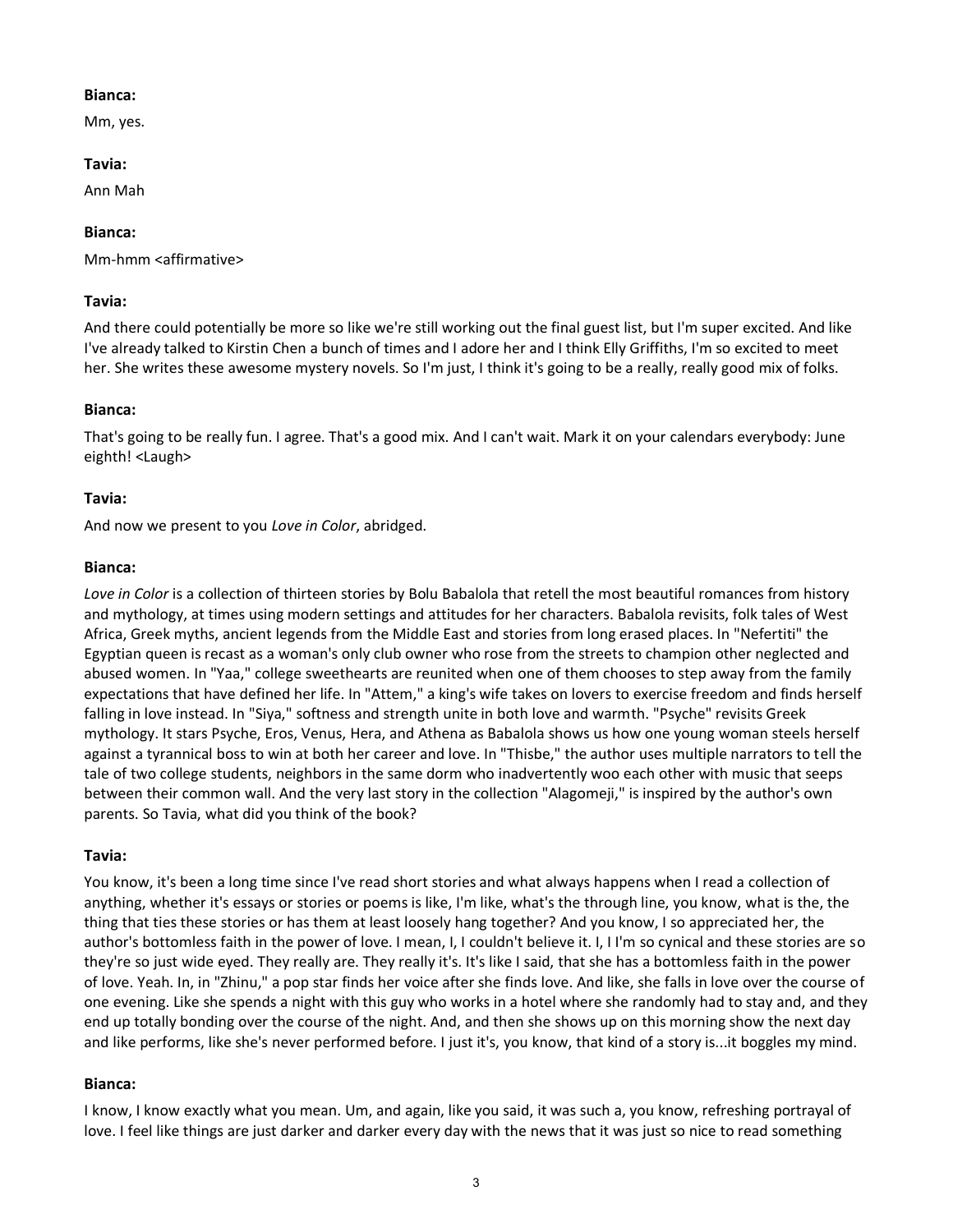like this that was really positive and really just like a celebration of love too. Um, and it was also refreshing to have retellings about legends and myths of West Africa and the Middle East. I feel like so much of what we read these days is so Eurocentric. It was just really nice to have stories that highlight parts of the world and histories that unfortunately aren't popularized the way they should be.

## **Tavia:**

A hundred percent. I so appreciate that. You know, I just feel like that is something that we strive to share with our listeners on this podcast... is, you know, diverse voices telling diverse stories and Um, this book absolutely fulfilled that for me. You know, even though these characters always ended up with their one true love, these stories, they never were saccharin or cliche. They, they had a freshness about them that really allowed that sort of the beauty of their love to shine through. And, and I didn't come away from these stories feeling like, yeah, right. Whatever, you know.

#### **Bianca:**

Right?!

## **Tavia:**

It was, they, they're love stories, but they're not, they're not necessarily like slipping into that... like the tropes we talk about in certain romances.

#### **Bianca:**

No, they felt so authentic. And like you were saying, like, I never felt once that they were like cheesy or something like that, I'm like, no, these are like really rich portrayals of deep and true loves. It just, it just really like hit me in that way. Um, and it was also really great to see how Bolu flipped these stories. So all these women are just incredibly empowered. Um, of course, marginalized women have been denied romantic agency for far too long and it just felt really nice to see Bolu center these women the way that they should be centered. Um, I just wanted to be all the women in these stories Tavia, I was like, I just need to be this one and this person, and I need to be like doing all of this. <Laugh>

#### **Tavia:**

I know! When they come out of their shell, it's really like a bombshell they're out. They're like, here I am, hear me roar. So...

#### **Bianca:**

That's so true.

#### **Tavia:**

My favorite story hands down is psyche. I just it's set in the office of a women's magazine.

#### **Bianca:**

That's a good one.

## **Tavia:**

And she does kind of go into the friends-to-lovers trope here, but she just handles it in such a way that it is so satisfying. And I really, I mean, we were talking about, you know, Eurocentric like, yes, these are, this is Greek mythology, but it was really fun to see the way she played with these Greek gods and really like brought out their, you know, their sort of like historical personalities in this very uber-contemporary setting. It was really fun.

#### **Bianca:**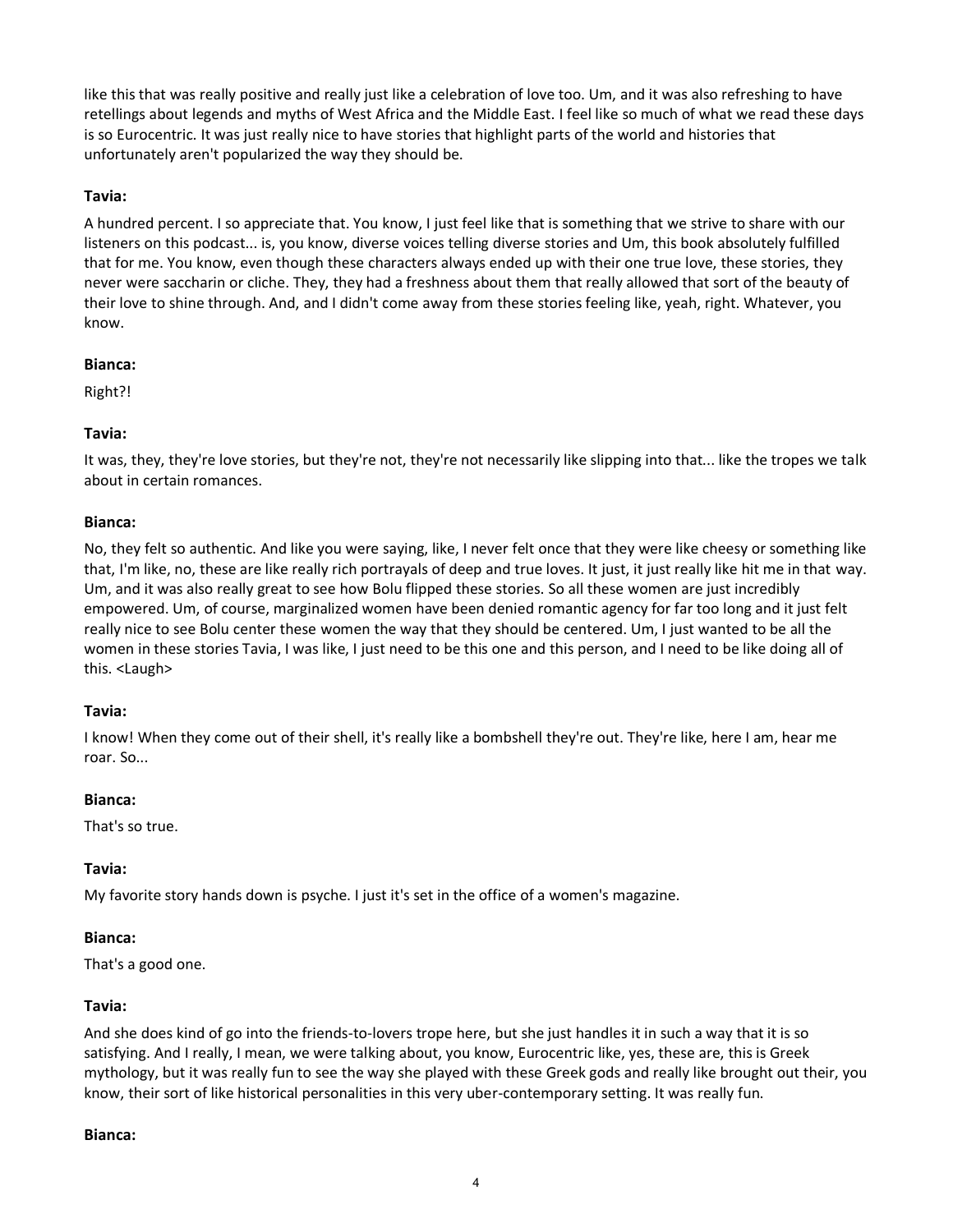Yeah. That was really fun. Toast to strong, powerful women falling in love.

## **Tavia:**

Always, always, always here's to that. Love making them stronger.

## **Bianca:**

<laugh>

## **Tavia:**

We love hearing from our listeners, you can rate and review the podcast on iTunes or Stitcher or wherever you're listening to this episode. And you can also participate in conversations about great books in the lively comment section of our Instagram feed @bookclubgirl. I also love talking directly with listeners. Sometimes you guys find me on @taviareads, please do connect with me there. It's so much fun.

#### **Bianca:**

Today, we're joined by internationally, acclaimed writer, Bolu Babalola, whose book *Love in Color* is out now.

#### **Tavia:**

Bolu, welcome to the Book Club Girl podcast. We are really excited to have you here with us on this episode.

#### **Bolu Babalola:**

Hello. Thank you for having me. I'm so excited.

#### **Bianca:**

Okay, Bolu, so one of my favorite things about this collection is how it celebrates love through the lens of joy. I feel like there's so much pain and suffering, and so much doom scrolling in our lives, that it was just so nice to reminded of sheer joy and you know, to celebrate love too. So I'd love to ask you, you know, why you decided to focus on the stories this way?

#### **Bolu Babalola:**

I think it's just, it was, wasn't even like a conscious decision. I think that's just how I am and that's what I'm drawn to in terms of the art that I consume and it's what I enjoy writing. And I think that is also how I see love. Like of course love can have its trials for me. The beauty of love is the joy that we can derive from it, you know, being seen and seeing someone and having this connection with someone. And I feel like life is so hard and love is kind of... It's so hard. It's so dark. There's so much unavoidable darkness in life. And I feel like love is such a, it's such a lovely vacuum where we kind of escape. Or not even escape, but also use it as a tool to like kind of go through life. You know, I think, equipped with love, it just makes life a lot easier to do, you know.

#### **Bianca:**

Absolutely. Life becomes so much more bearable when you're in love and when you are loved in return. <laugh> I love that. I also love the way love fits into the lives of these women. It's, you know, I just felt like it was very special and important for us to talk about, you know, it's, it's more supplemental for the women in these stories. They don't necessarily need the love, you know, they're thriving on their own. And I just found that really great for, you know, people to read about <laugh>. Can you talk a little bit about your thought process behind that decision?

## **Bolu Babalola:**

Yeah, that was definitely a conscious decision of mine, because I mean, in my life, in all my friends' lives, my women friend lives, love is a great thing that we like, you know, we want, you know, we hold dear, we cherish. But also we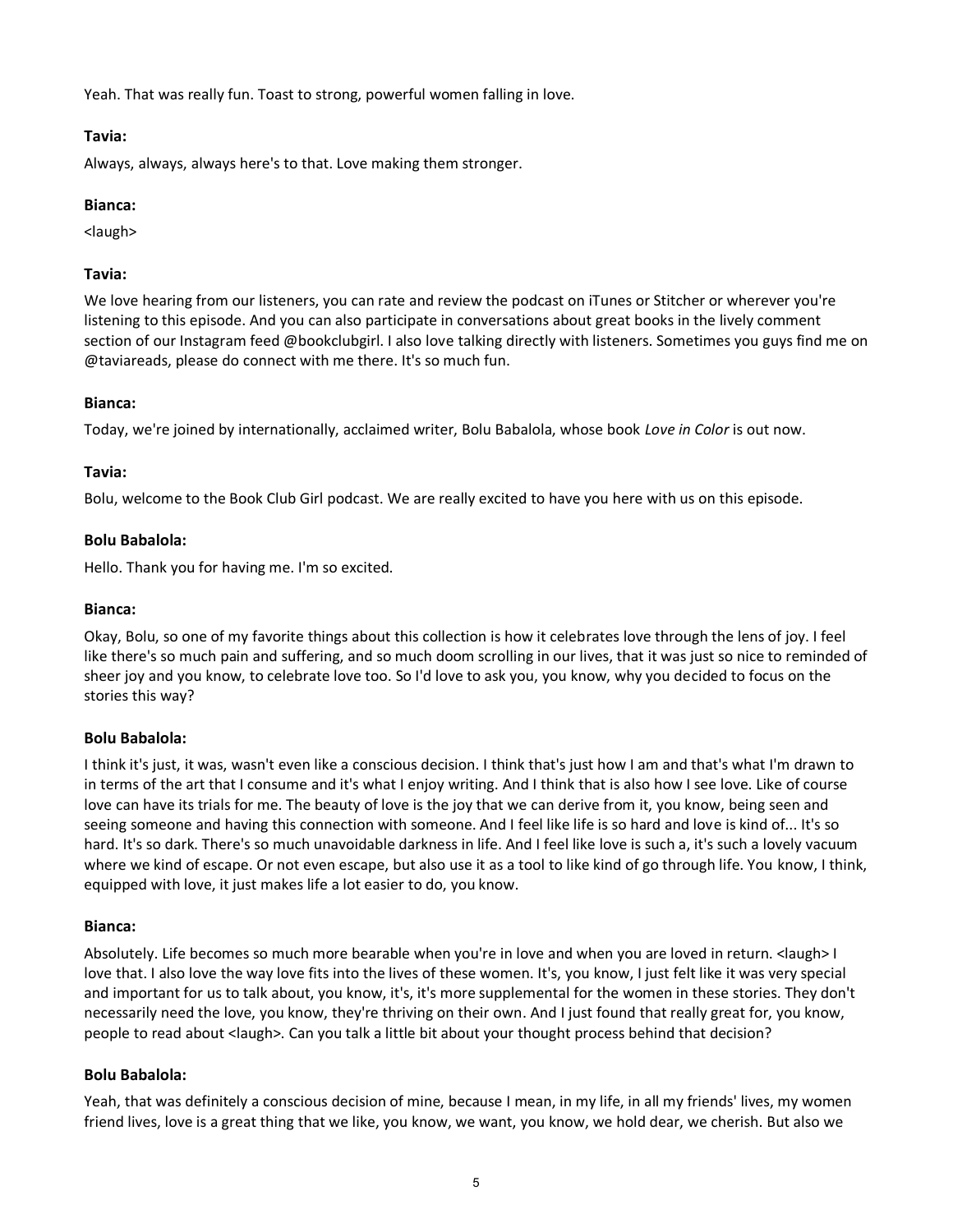are very like self-determined people and we have our own ambitions and dreams. And it's like, if this man, or this partner is not adding to my life in that way, it's kind of a waste of time. Like, what are you, what are you adding? Because my life is already so full and so rich. I really like myself, you know? And it's like, what are you, what are you adding to it? And also what can I share with you? You know, how do we complement each other? So that's why it was really important for me to like work on the connection between the people. Because I think what I find very frustrating is like, when I watch a romcom, or read a book, and I end up going away, like, okay, they're together, but why like why, what do they like about each other? Why do they work? Not just how like they work together, but also how do they challenge each other to be like better people or to just be better versions of themselves? Um, so yeah, it was a very conscious decision to me, for me to like work on the connection and like why they like each other and why this person, this woman would choose for this person to be in their life and how they would add to their life. And also what the woman would add to their life, to the, the partner's life as well. You know?

#### **Bianca:**

Totally. I feel like I could have read a story about any of these women just doing their own thing too. <laugh> You know what I mean? Like they get, like you were saying their lives were already really full, you know, it was nice to see their lives added to because they were loved.

## **Bolu Babalola:**

Yeah. And also I feel like there's this idea that, you know, if a woman has it all or she's like a career woman, and she doesn't have time for romance or like she's really hard. And I think that it's okay to want both, you know, it's okay to, to be really ambitious and like love your career and love yourself fully and also still want somebody to, to, to hold you and, and to cherish you, you know, and to cherish someone else as well.

#### **Bianca:**

Absolutely.

## **Tavia:**

So some of your stories like "Psyche" or like "Nefertiti" were written in a modern setting, like it's a world that the contemporary reader recognizes as one that we inhabit and others like "Osum" and "Attem" maintain an older, more folklorish setting. They feel more traditional, they feel more like of the past. How did you decide which stories would get the modern treatment?

#### **Bolu Babalola:**

Honestly, it just was like, I decided on the fly, like it was, who this character is. And I was like, okay, this suits her. Like, it wasn't really something that I predetermined. Because I realized with a lot of the stories when I predetermined stuff, it just never worked out that way. So I would work with the character and then move backwards from there and just figure out, okay, who is my girl? I just called them all my girls, who is my girl, what does she want in life? And how would she interact with the world? What is the story that would work for her and then fix kind of the timeframe around that, the period around that. So yeah, it was just really working with, okay, where does this girl fit in? You know?

## **Tavia:**

Well, I just absolutely loved Nefertiti as like this badass, you know, sort of avenger for abused women. I just, I, I thought that was absolutely genius.

## **Bolu Babalola:**

Yeah. I just really wanted, I think that I wanted that. What I love about loving colors that I got to like genre hop within like the romance sphere. So, so "Nefertiti" is kind of like a noir thriller kind of vibe and you have "Naneli", which is like, kind of like a high school kind of like romcom vibe, you know, the "Clueless," like "To All the Boys," like that kind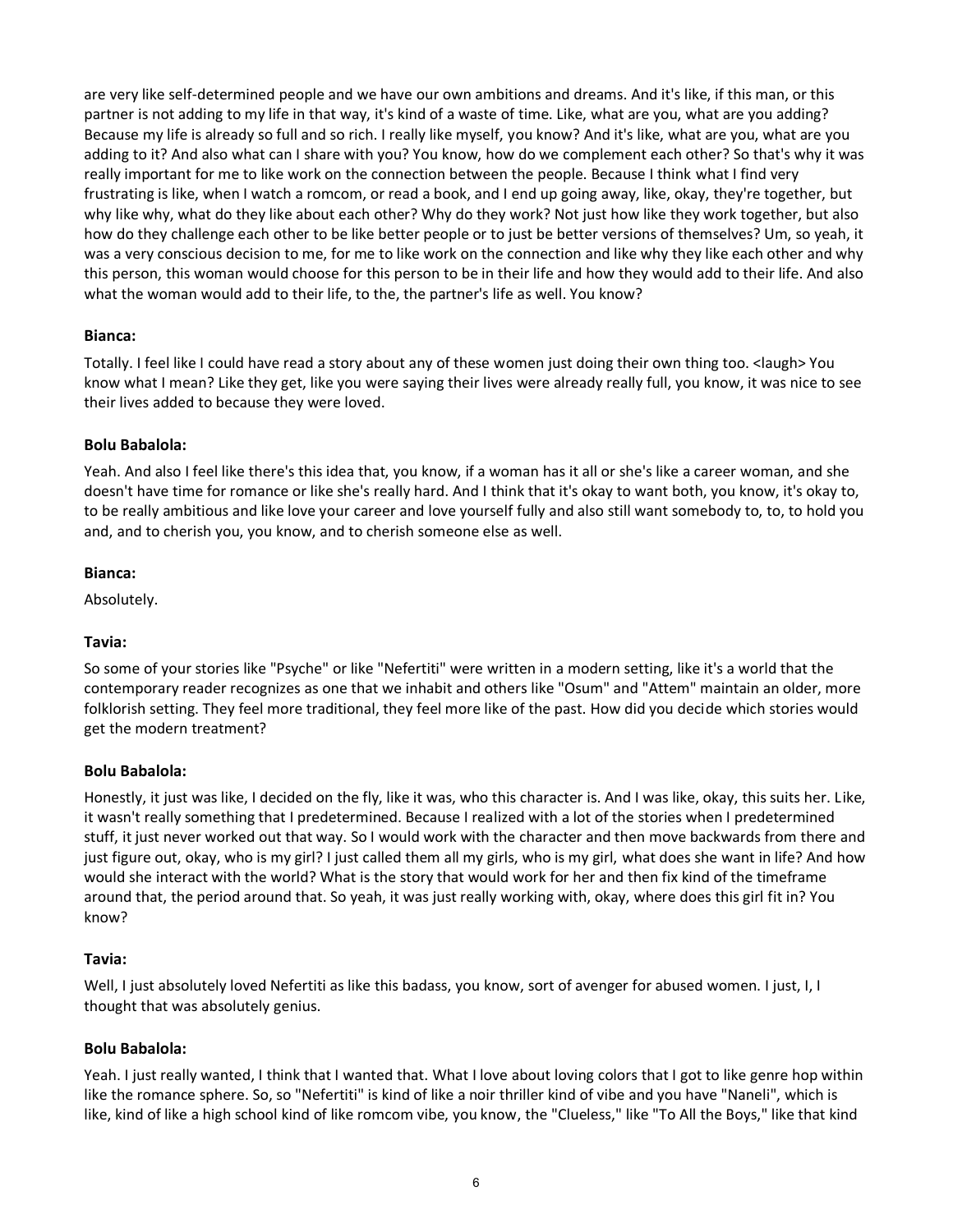of thing, which I love. So what I really love about writing this, this book is that I got to really explore and celebrate the elasticity of romance, which is like, it can be any different setting, you know, it's so versatile.

## **Bianca:**

Right. You're going to find love anywhere. I hope. Right?

## **Bolu Babalola:**

You're going to love anywhere. Exactly.

#### **Bianca:**

You're listening to the Book Club Girl podcast where our guest this week is Bolu Babalola whose book *Love in Color* is out now. You can read more about Bolu's books at bookclubgirl.com

## **Tavia:**

Coming up on the Book Club Girl podcast, we ask Bolu about her affinity literary character. Do not miss this one.

#### **Bianca:**

This episode of the Book Club Girl podcast is brought to you by *Punch Me Up to the Gods* by Brian Broome. This memoir explores his heartbreaking, eye-opening, moving and at times hilarious experiences as a young Black boy, desperately trying to fit in as an outsider growing up in Ohio.

#### **Tavia:**

Welcome back to the show. Each week, we bring you a fascinating new conversation with an author who's written a book we think is a great choice for book clubs to read together. Today, internationally acclaimed writer, Bolu Babalola is here with us answering questions about her collection of short stories, *Love in Color*.

## **Bianca:**

So one of our listeners Christabel reached out to us and she wants to know Bolu, what is your favorite love story of all time?

## **Bolu Babalola:**

Of all time? Oh gosh, I have so many that I just don't. I can say like my favorite type of love story. I think that's better, because there's so many. I don't even know where to begin.

## **Bianca:**

There's so many.

## **Bolu Babalola:**

Yeah. But my favorite kind of love story is one that is like friendship-based. So that's like the When Harry Met Sally's um, oh yes. Yeah. I just love that. Obviously in terms of TV, I really love New Girl because of Nick and Jess. I just love it when there's humor and there's warmth and there's friendship. And it's just like, even if you don't really understand, even if you don't like the characters individually, like I don't really, I'm not a massive fan of Harry as a person in When Harry Met Sally. But that being said, like, I wouldn't date a guy like Harry, but I can see why they would work. And I can see that their friendship is so real and the foundation is real and that's what romance is to me. I just love friendship-based romance. Like I said, like, I always want to know why they work together, why they've chosen each other. And I think friendship is such a great prism to see that, you know, for me romance doesn't really, for me, romance doesn't exist without friendship.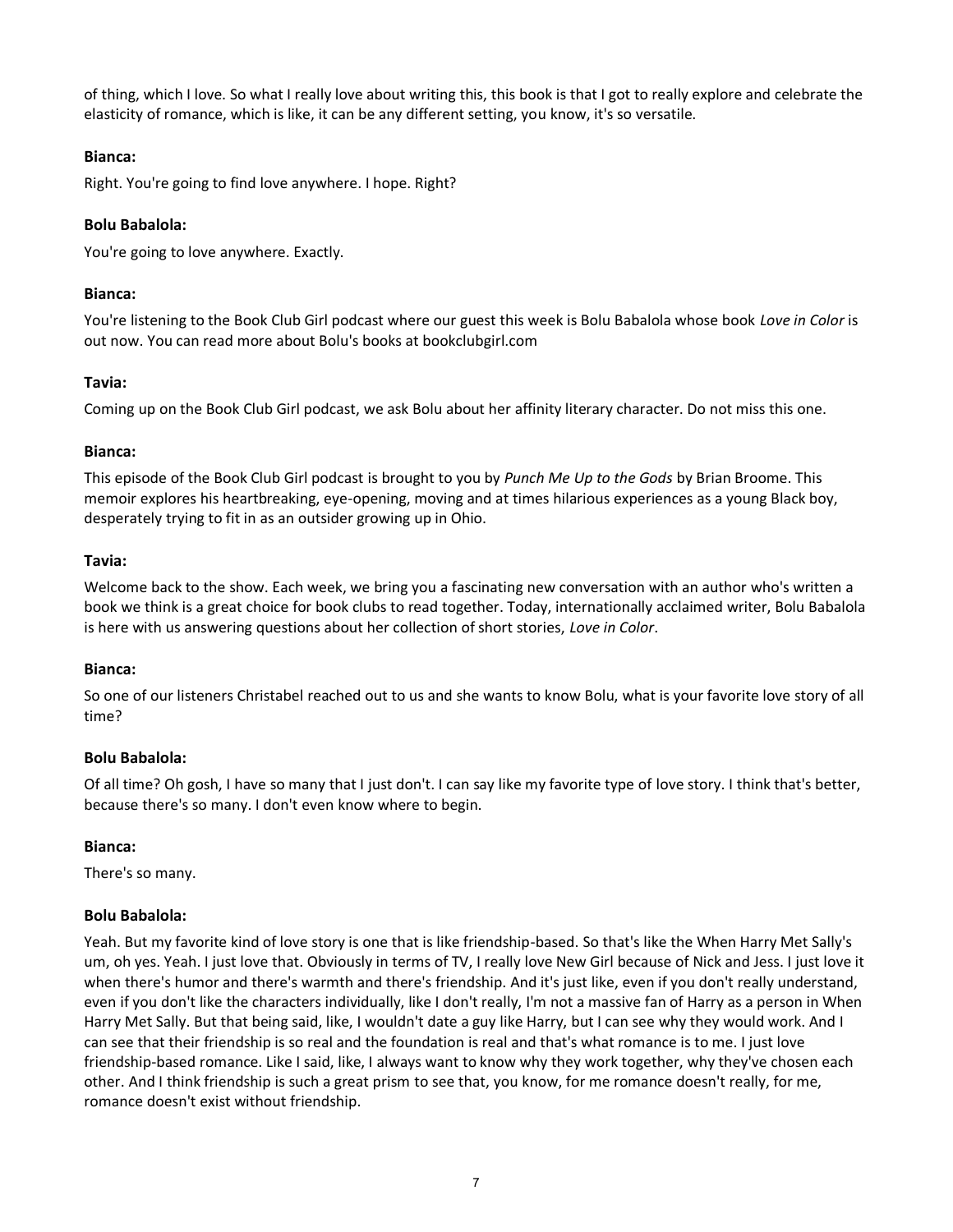## **Bianca:**

I really like that. And now I want to go see When Harry Met Sally again, it's been too long. It's been a year, it's too long!

#### **Tavia:**

<laugh>

## **Bolu Babalola:**

Way too long.

#### **Tavia:**

<laugh> In the short story, "Naleli" you, you almost invert the original story, which is "How Khosi Chose His Wife." And would you tell us a little bit about how you rewrote this legend from a modern and feminist point of view?

#### **Bolu Babalola:**

Yeah, so the original story, I was, I really struggled with it. I was going to abandon it and my editor was like, no, no, you can do something with this. So she, uh, was given a crocodile skin to hide her beauty or something, an original folk story. And one day she was bathing and Khosi saw her without the, the, the crocodile skin and fell in love with her because he saw that she was beautiful underneath that. Obviously it's like a load of misogynistic undertones and like creepy undertones. And I was like, I don't know, <laugh> I don't know if I can fix this one.

#### **Tavia:**

<laugh>

## **Bolu Babalola:**

But when I really thought about it, I was like, actually I can do something about being seen for who you are regardless of, you know, what other people think about you because in the original story, people were mocking her because they thought, you know, she had like a weird skin thing because of the crocodile skin. And I was like, there's people with real skin conditions in real life who are beautiful and, but don't conform to what society says is beautiful. And I thought that, okay, this is a really great way to tell that story. And I also, what I loved about Naleli as a character is that even though, you know, she's bullied a little bit and you know, she has struggles fitting in. She really does like herself. Like she may have some low self-esteem and lapses in confidence, but fundamentally she really does value herself as a person. So one of my favorite lines in her story actually in the book is when, um, Khosi's like, you know, you think you're better than my friends and she's like, I am better than better than your friends because they're mean!

## **Bianca:**

She's like, your friend suck.

## **Bolu Babalola:**

Yeah, exactly. What are you talking about? He's kind of a dick. He's a bit of a himbo. But, but that's what I love about her. Um, yeah, but it's really important for me to, for, for me to have written a girl who is just... because Khosi has always liked her, but his problem is that he's almost privileged to the point where he can't see what she's talking about. Like, even though you like me, your friends don't like me. And it's like kind of when people say they're colorblind, it's like, they don't see race. It's like, I don't need you to be colorblind. Like I don't mind if you see me as black because I am, I just need you to see me as a person. So I think that was the issue that Naleli was exploring. But yeah, I really enjoyed writing her. And just writing a story about a teenage girl in general, who was really confident, was fun to me.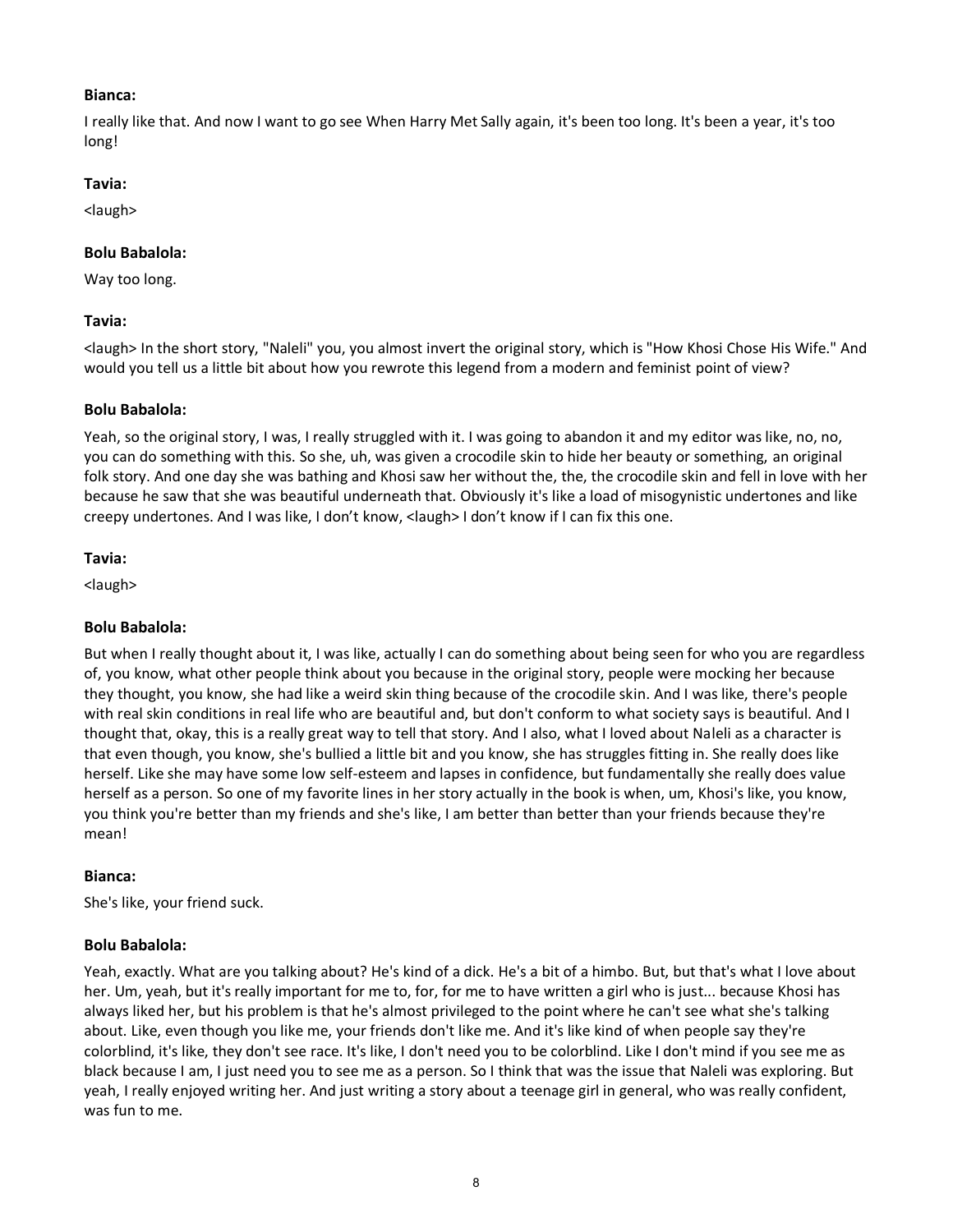## **Tavia:**

I will say, when she jumped in that pool, I was cheering. I was so excited and happy. I was like, yeah, you jump.

## **Bianca:**

Yeah me too. I wish I had read that story when I was a teenager. I feel like every like teenage girl, everybody should be that.

## **Bolu Babalola:**

Yeah. I think it was a liberated story for me. Cause I kind of write the stories that I also wanted to read when I was younger too.

#### **Bianca:**

Mm-hmm <affirmative> totally. So I already know the answer to this question Bolu, but would you please tell us, so all of your fans and all of our listeners know what we can expect from you in the future in terms of books?

#### **Bolu Babalola:**

Yeah. So I have *Honey and Spice*, my debut novel, because this is, you know, this is anthology. So my debut novel coming out in July, which I'm so excited about, it's very much in the it's modern. So it's very different from like a lot the stories in *Love in Color*, but it's similar to like "Orin" and "Tiara." And it's a campus-based romcom about a girl who has a radio show where she gives romantic advice to the people, you know, her, her constituents, the members of the ACS, which is the African Caribbean Society. And they all look up to her for romantic advice. But um, she's kind of, I don't want to say she's a bit of a hypocrite, but you know, all is not, <laugh> all is not as it seems. And somebody comes to university and kind of rattles her notion of what a player is and all the girls in the campus kind of fall for him. And she's like, wait guys, I thought I taught you better. But through a series of events, they have a clash. A fake relationship ensues to, to save both their reputations and obviously, you know, sparks, sparks, fly. But yeah, it's a romcom that definitely explores friendship, not just between, you know, a woman and her partner, but also friendship among women as well and community, which I, which is really fun for me to write too.

#### **Tavia:**

That sounds so good. Oh my gosh. I love campus novels first of all, hands down. And the fact that she has a radio show, I mean, I totally, totally am down with that. <laugh>

#### **Bianca:**

<laugh>

## **Tavia:**

We have one final question for you. Every episode we ask an author, if you could be any character from any novel, who would it be?

## **Bolu Babalola:**

Okay. So I don't know if I would be her because she's very, very, I find her frustrating at times <laugh> but I think the first, the first kind of character in a romance novel that I really identified with was Elizabeth Bennet, weirdly enough. Because I was like, she's got a really sharp tongue and I, and... It just really struck me because I was like 13 when I read it and I was like, okay, she's in the olden times, but she's really like witty and smart. Yeah. It's like the olden times I was like, how? And I was like, how do I relate to this girl who was born in like, I don't know, Georgian England. And I'm a modern Black girl in London. And like, I just, how do I relate to her? But I really enjoy her because she's really strong-minded. And she does make some little bit of, you know, weird decisions in the book. But also ultimately she's a woman who knows her mind and also knows when she's wrong and has the grace to recognize when she's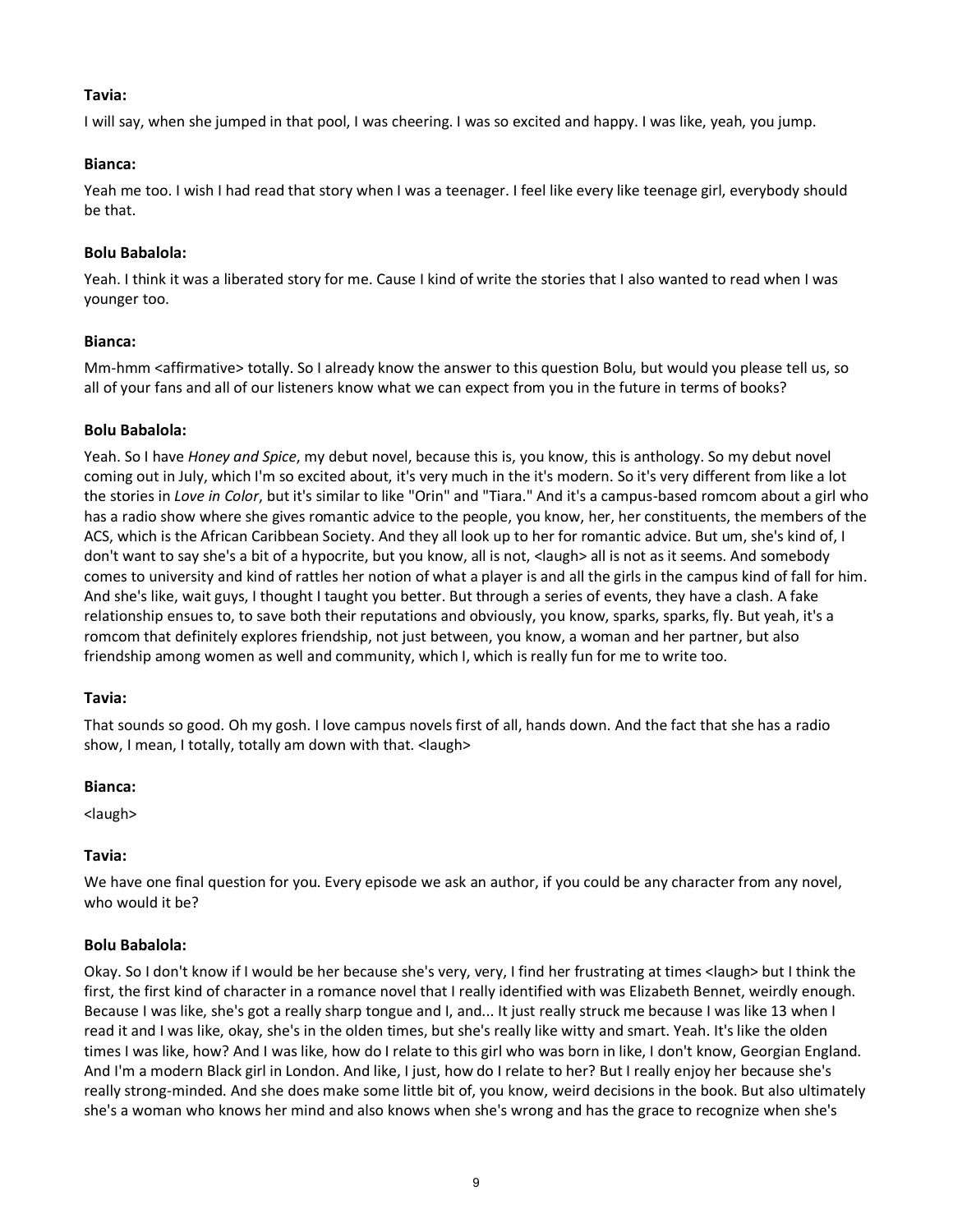wrong. So I think, I don't know if she's what the person that I would be like of all time, but she's definitely the, one of the first kind of protagonists that I saw myself in.

## **Bianca:**

Jane Austen is like transcending time. You're the, the third author who, who said a Jane Austen character. Really.

## **Bolu Babalola:**

Really. That's amazing. I love that. For me, she's like the blueprint of like romcoms. *Pride and Prejudice* for sure.

#### **Tavia:**

Yeah. Bolu thank you so much for joining us today. We had an awesome conversation with you. Thanks for having me. I am so excited for *Honey and Spice*. It's so good to know that there's more coming after *Love in Color*. It was such an enjoyable read and I wish you the best of luck with that when, when it comes out.

#### **Bolu Babalola:**

Thank you so much. I had so much fun you guys. Thank you.

#### **Bianca:**

Thank you. In just a short moment, we have a special treat for you. This episode's audiobook clip is from Bolu Babalola's forthcoming novel, *Honey and Spice*. Thank you for listening to our interview with Bolu whose book *Love in Color* is out now. To find out more about Bolu and *Honey and Spice*, head to bookclubgirl.com/podcast, where you can also find links to everything mentioned in this episode.

#### **Tavia:**

Like what you heard? Subscribe on iTunes, Spotify, Stitcher, wherever you get your podcast. And while you're there, give us a rating and leave a review. Another way to help spread the word about the Book Club Girl podcast, tell a friend -- it really helps others to find us.

## **Bianca:**

This is our last author interview in season two of the Book Club Girl podcast. Next week, tune in for our season two wrap up show. You won't want to miss it. And don't forget if you haven't read any of the books we discussed this season, you can head over to hc.com and use promo code BOOKCLUBGIRL for 25% off. That is a whole 25% off and free shipping for any book discussed on this podcast.

#### **Tavia:**

Oh my God guys. I totally hope you join us for the wrap show. It's going to be online with video. Go to bookclubgirl.com/podcast to get your tickets, free or paid your choice. We love hearing from our listeners as we say over and over. So please do email us at the girls book club girl dot com or post something in the comments on our Instagram feed @bookclubgirl, you can also leave us a voicemail, very old school, 2 1 2 2 0 7 7 3 3 6. Your voicemail or email could very well end up being read on the show.

#### **Bianca:**

But before we go, we'd like to thank Caroline Kwash of the Hangar Studios who produced today's episode and Roscelia Ryan, our editor and audio engineer at Hangar Studios

## **Tavia:**

Until next time I'm Tavia...